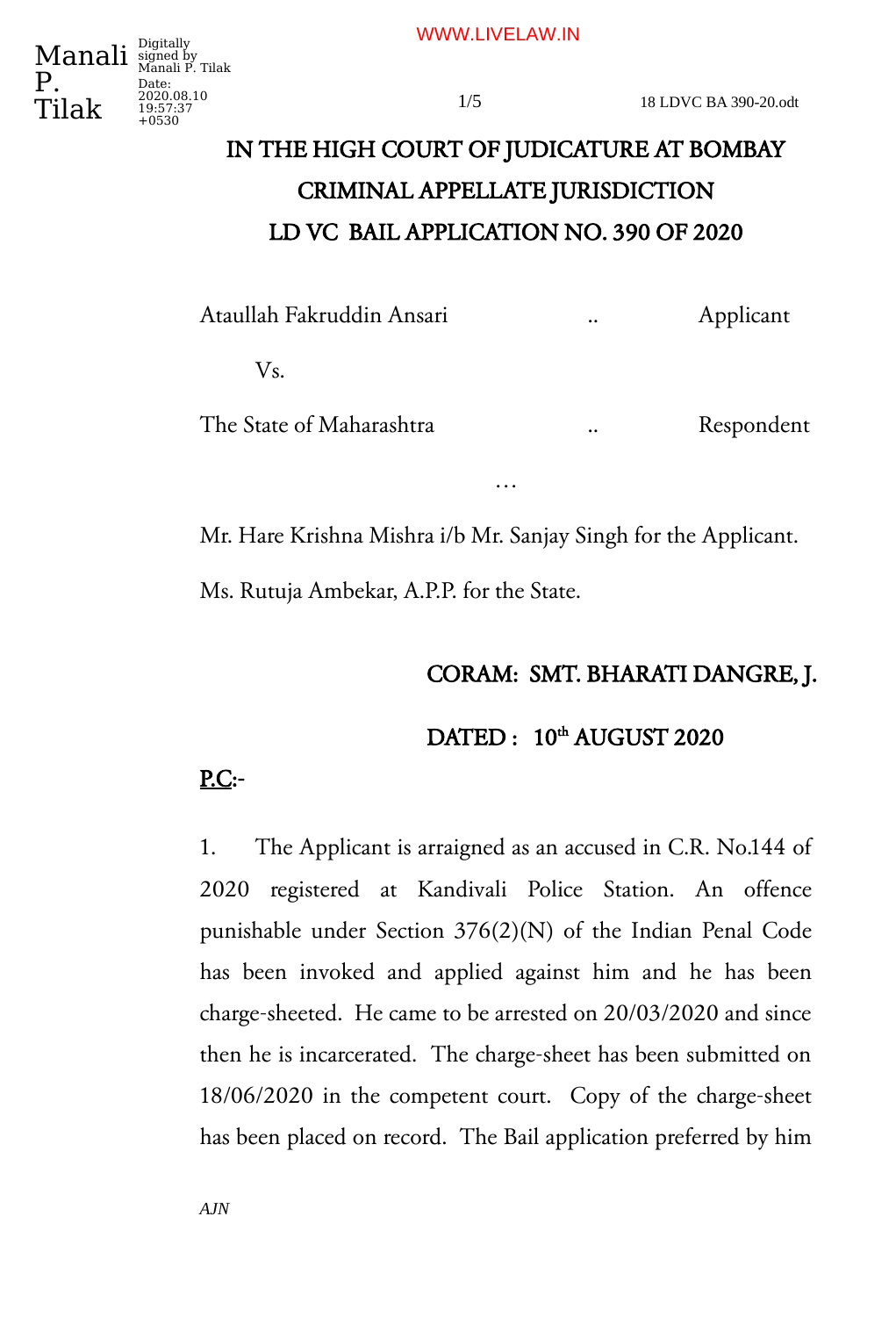before the Metropolitan Magistrate pursuant to the filing of the charge-sheet has been rejected which has constrained him to approach this Court.

2. With the assistance of the learned counsel for the Applicant and learned A.P.P., I have perused the charge-sheet. The investigating machinery was set into motion when the prosecutrix, aged 24 years, lodged a complaint to the effect that in the month of January, 2019, she came to be in touch with the Applicant via Facebook Account and she uploaded her mobile number on the Facebook Account. The Applicant contacted her and there used to be frequent telephonic conversations between the duo. In the year 2019, she had been to Uttar Pradesh which happened to be her native place and the Applicant also visited there. The case of the prosecutrix is to the effect that she has divulged to the Applicant that she had married to one person and he has divorced her. The complainant further alleged that a proximity developed between them which resulted into establishing a physical relationship. It mentions of a repeated physical indulgence of the prosecutrix at the instance of the Applicant and even exchange of some money. A discord arose between the two and the FIR contains the details of the same and the complaint lodged by the prosecutrix is an immediate response to the said discord. The complainant herself alleged that the Applicant severed contact with the prosecutrix and she reported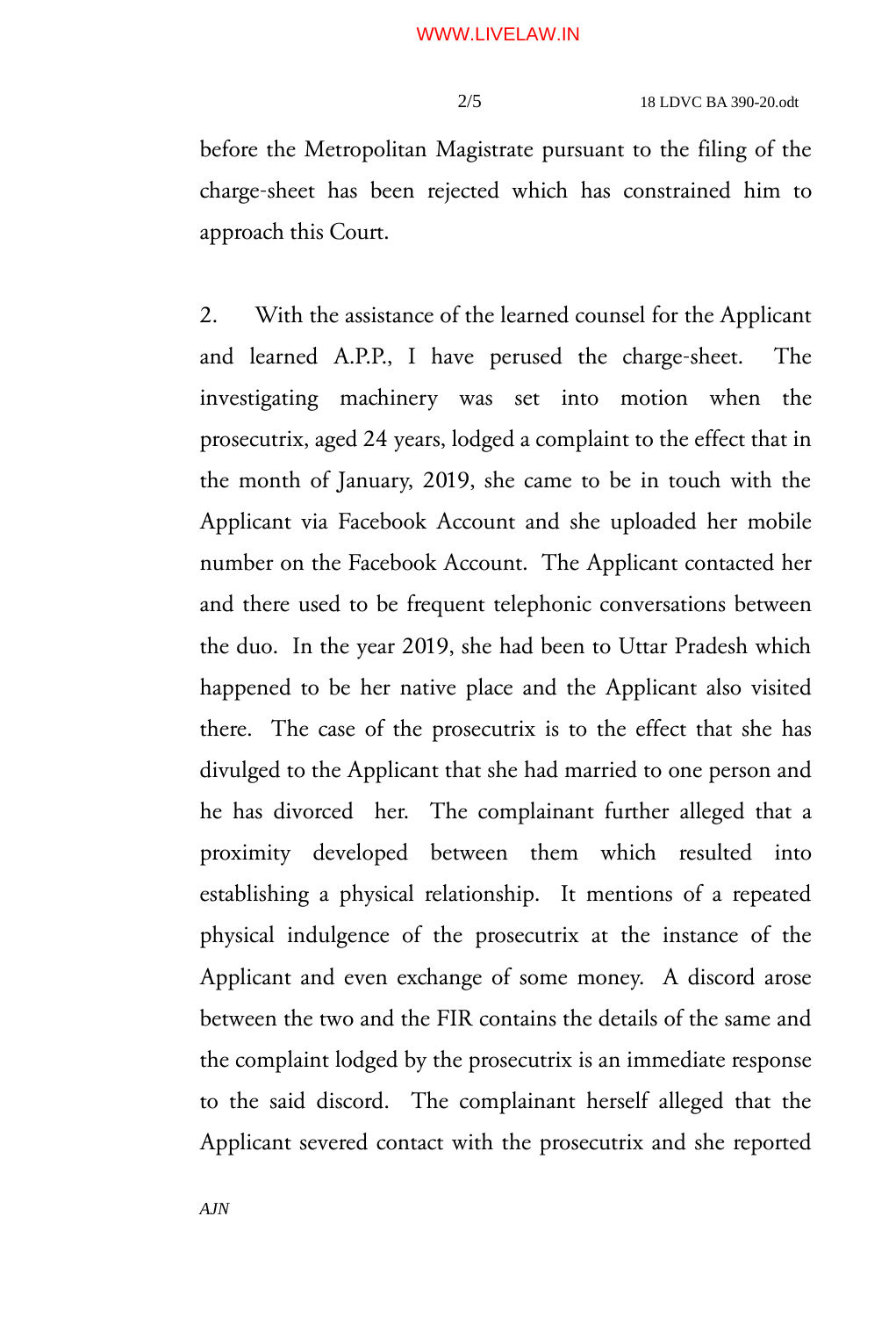the matter to her father which resulted into filing of the FIR at Kandivali Police Station.

3. The case of the Applicant is to the effect that the prosecutrix maintained a physical relationship with the Applicant as they shared a close bond of friendship and she never objected to the said act of physical proximity. The prosecutrix at the time of incident was 24 years of age and, according to the Applicant, it was a decision taken by a major person in her full consciousness.

4. The Applicant and the prosecutrix are major and as per the version of the complaint, she encouraged the friendship initially which slowly resulted into physical one. She had accompanied the Applicant at several places where the Applicant established physical contact with her. She never objected to the same and from January, 2019 till filing of the complaint in March, 2020, allowed the relationship to flourish. Then, one fine day, when the relationship turned sour, she filed the complaint. Prima facie reading of the complaint does not make out a case of sexual indulgence without her consent or against her will but points out a consensual act. The Applicant is arrested since March 2019. In the backdrop of the allegations in the complaint, when prima facie no case of forcible sexual act is made out, he is entitled to be set on bail.

*AJN*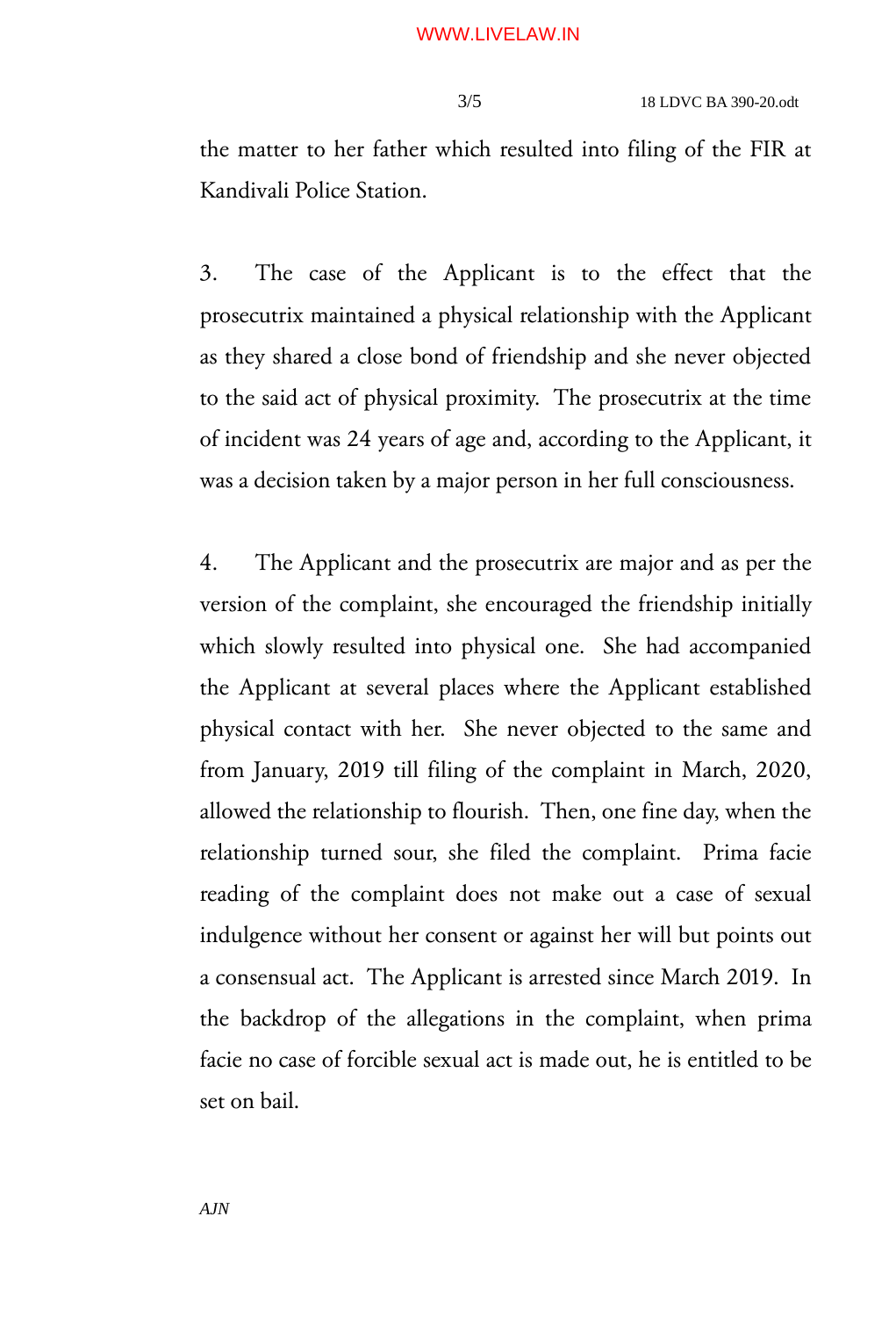5. Learned A.P.P. informs that the medical examination of the Applicant is yet not undertaken in the wake of pandemic situation. Learned counsel for the Applicant assures that he will co-operate with the Investigating Officer to undergo such an examination. Ensuring that the Applicant makes himself available for the trial is a paramount consideration and therefore subject to the following stipulation, he is released on bail.

#### **ORDER**

- (a) The Applicant Ataullah Fakruddin Ansari shall be released on bail in C.R. No.144 of 2020 registered at Kandivali Police Station on executing P.R. bond to the extent of Rs.20,000/- and furnishing one or two sureties of the like amount.
- (b) He shall not directly or indirectly make any inducement, threat or promise to any person acquainted with facts of case so as to dissuade him from disclosing the facts to Court or any Police Officer and the Applicant shall not tamper with evidence.
- (c) The Applicant shall provide his residential address and telephone number to the Investigating Officer.